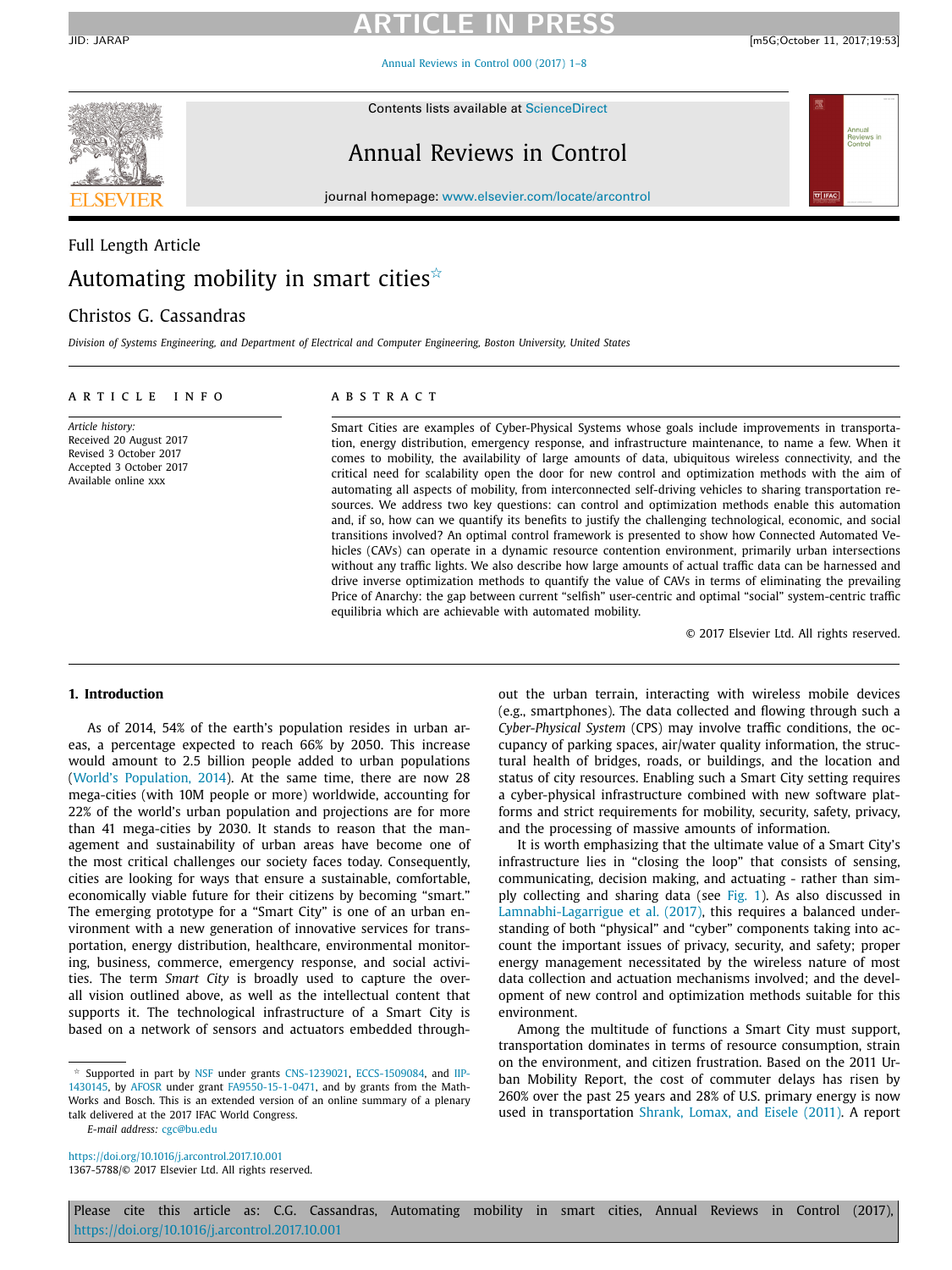<span id="page-1-0"></span>2 *C.G. Cassandras / Annual Reviews in Control 000 (2017) 1–8*



**Fig. 1.** Cyber-physical infrastructure for a Smart City.

by INRIX [\(2015\)](#page-6-0) focusing on the U.S., the U.K., France and Germany projects the combined annual cost of gridlock to these countries to reach \$293B by 2030 – a 50% increase from 2013. Traffic congestion also leads to an increase in vehicle emissions; in large cities, as much as 90% of CO emissions are due to mobile sources. On the safety side, according to the US National Highway Traffic Safety Administration (NHTSA) in 2012 there were 5,615 million crashes in the U.S. leading to 33,561 deaths

Core disruptive technologies include vehicle connectivity and automation, and the notion of shared personalized transportation infrastructure enabled by mobility-on-demand systems. *Connected Automated* (or *Autonomous*) *Vehicles* (CAVs) provide the most intriguing opportunity for enabling users to better monitor transportation network conditions and make better operating decisions to improve safety and reduce pollution, energy consumption, and travel delays. Intuitively, there are simple arguments for automated vehicles: (*i*) Humans are bad drivers (data indicate that 94% of accidents are due to human error). (*ii*) In contrast to humans, computers can maintain steady cruising speeds which improves fuel efficiency. (*iii*) Computers are also better at processing data whose abundance is now overwhelming humans. (*iv*) Computers are able to make fast and accurate driving adjustments. (*v*) Computers assisting drivers do not get distracted like humans do, they do not blink and they do not sleep. There are of course numerous counter-arguments regarding moral and legal issues, security, privacy, and the question of integrating CAVs with normal vehicles. One could also expect that, while safety would be generally enhanced through the use of CAVs, accidents, though rare, may be very serious. Finally, there are of course many technical challenges which provide the main motivation for the work described in this paper.

In what follows, we address two key questions related to CAVs along with relevant emerging analytical frameworks. First, in Section 2, we consider the question of quantifying the benefits of a transportation system which, at least partially, involves a network of CAVs, so as to justify the challenging technological, economic, and social transitions involved. This quantification is based on the *Price of Anarchy* (PoA) concept often used in game theory to measure the gap between the performance attained by a team consisting of cooperating players ("social" optimality) as opposed to the performance attained by a collection of noncooperating players ("selfish" optimality). We will show that based on actual data from the transportation system in the area around the city of Boston, the PoA can be significant, thus justifying the effort towards the development of CAVs. Next, in [Section](#page-3-0) 3, we present an optimal control framework as a starting point to enable CAV-based automated mobility in urban settings with preliminary experimental results showing substantial improvements in terms of both lower traffic congestion metrics and energy consumption.

### **2. Estimating the price of anarchy**

A transportation network as it functions today is a system with non-cooperative agents (drivers) in which each driver seeks to minimize his/her own cost by choosing the best route to reach a destination without taking into account the overall system performance. In such a non-cooperative setting, one often observes convergence to a Nash equilibrium. However, it is known that the Nash equilibrium is often not the best strategy from the system's point of view and results in a suboptimal behavior compared to the *socially optimal* policy. In today's transportation network, each selfish agent (driver) follows the path derived from a *user optimal* policy. In order to quantify the suboptimality under selfish driving, we use the Price of Anarchy (PoA) mentioned in the previous section as a measure to compare system performance under a useroptimal policy vs. a system-optimal policy.

We begin by reviewing a model introduced in Zhang, Pourazarm, [Cassandras,](#page-7-0) and Paschalidis (2016). We consider a transportation network  $(V, A)$ , where  $V$  denotes the set of nodes and  $A$  the set of links. The set  $W = \{w_i : w_i = (w_{si}, w_{ti}), i = 1, ..., R\}$  indicates the set of all Origin-Destination (OD) pairs. Assume the graph  $(V, A)$  is strongly connected and let  $N \in \{0, 1, -1\}^{|V| \times |A|}$  be its node-link incidence matrix. Denote by **e***<sup>a</sup>* the vector with an entry being 1 corresponding to link *a* and all the other entries being 0. For any OD pair  $\mathbf{w} = (w_s, w_t)$ , denote by  $d^{\mathbf{w}} > 0$  the amount of the flow demand from  $w_s$  to  $w_t$ . Let  $\mathbf{d}^{\mathbf{w}} \in \mathbb{R}^{|\mathcal{V}|}$  be the vector which is all zeros, except for two entries −*d***<sup>w</sup>** and *d***<sup>w</sup>** corresponding to nodes *ws* and  $w_t$  respectively.

The basic transportation optimization problem can be formulated as a [Variational](#page-6-0) Inequality (VI) problem (Dafermos & Sparrow, 1969; LeBlanc, Morlok, & Pierskalla, 1975; Patriksson, 2015) seeking to determine **<sup>x</sup>**<sup>∗</sup> <sup>∈</sup> <sup>F</sup> such that

$$
\bm{t}(\bm{x}^*)'(\bm{x}-\bm{x}^*)\geq 0, \quad \forall \bm{x}\in\mathcal{F}
$$

where  $x_a$  is the total flow on link  $a \in A$  and **x** the vector of these flows. The cost function **t**(**x**) consists of link costs  $t_a(\mathbf{x}): \mathbb{R}^{|A|} \to$  $\mathbb{R}_+$ . Given  $\epsilon > 0$ , an  $\epsilon$ -approximate solution  $\hat{\mathbf{x}} \in \mathcal{F}$  (the set of feasible flow vectors) solves the problem

$$
t(\hat{x})'(x-\hat{x}) \geq -\epsilon, \quad \forall x \in \mathcal{F}.
$$

A fundamental difficulty involved with solving this problem is that the cost functions  $t_a(\mathbf{x})$  are unknown since they depend on individual driver behavior, i.e., how different drivers make routing decisions which, in turn, affect the link flows. On the other hand, the extensive availability of traffic data provides an opportunity to use these data as the input to an "inverse optimization" problem formulation through which one can obtain cost functions which best fit the data.

#### *2.1. Inverse optimization*

Let us consider flow data  $(\mathbf{x}_k, \mathcal{F}_k)$ ,  $k = 1, ..., K$ ,  $\mathbf{x}_k \in \mathcal{F}_k$ . Then, the *inverse* VI problem amounts to seeking a function **t** such that  $\epsilon_k$ is an  $\epsilon_k$ -approximate solution to the optimization problem above for each *k*: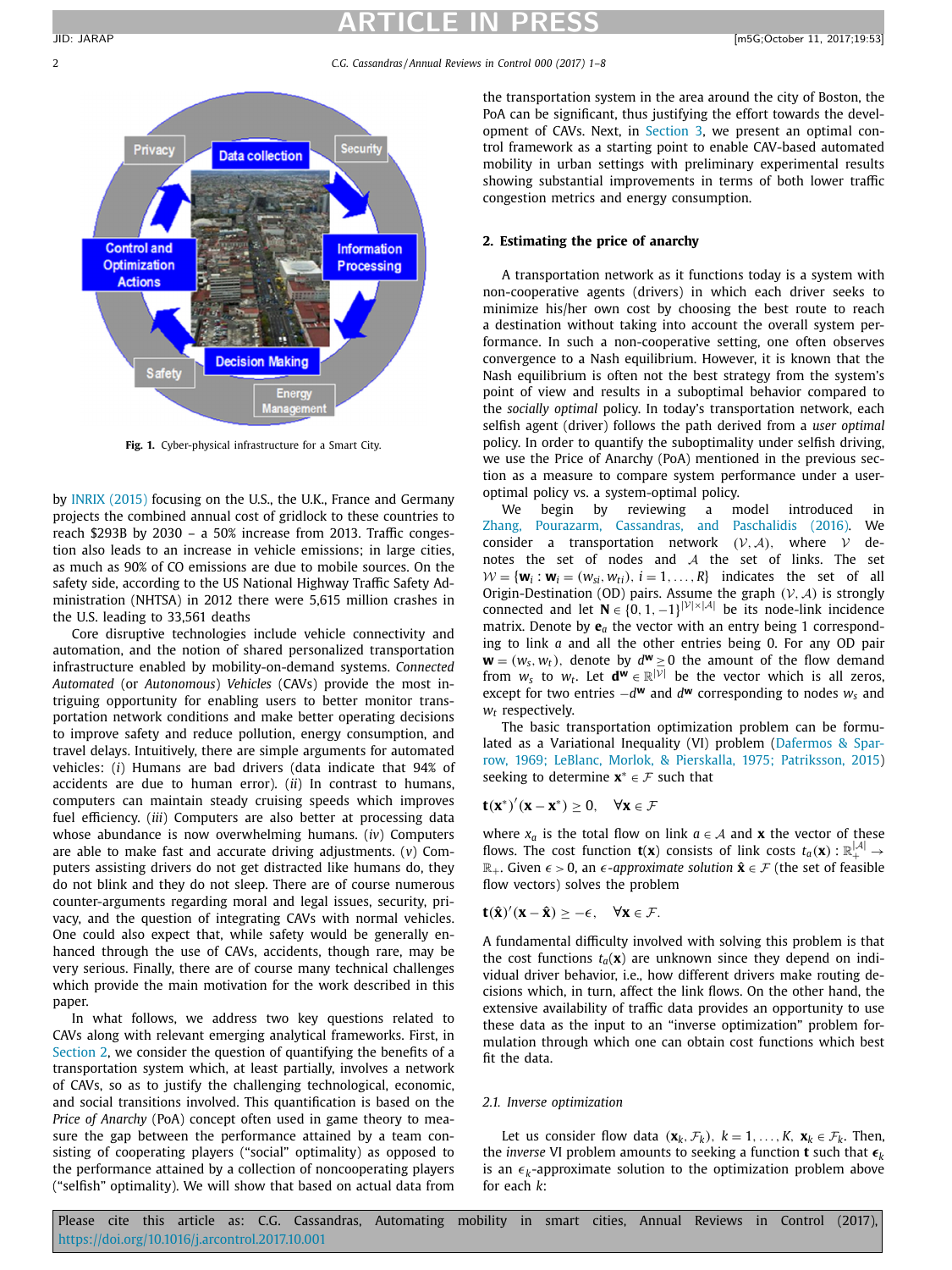$$
\min_{\mathbf{t}, \epsilon} \quad \|\epsilon\| \tag{1}
$$

$$
\text{s.t.} \quad \mathbf{t}(\mathbf{x}_k)'(\mathbf{x}-\mathbf{x}_k) \geq -\epsilon_k, \quad \forall \mathbf{x} \in \mathcal{F}_k, \ \forall k = 1, \ldots, K.
$$

Thus, we seek to estimate the cost functions used by the selfish drivers leading to a Nash equilibrium based on observed traffic data which provide the given flows  $\mathbf{x}_k \in \mathcal{F}_k$ . We solve this problem using a nonparametric estimation approach which expresses the cost function in a reproducing kernel Hilbert space  $H$ . A detailed technical [development](#page-7-0) is provided in Zhang, Pourazarm, Cassandras, and Paschalidis, so we limit ourselves here to an outline of the overall approach. We assume that the cost functions have the form

$$
t_a(x_a) = t_a^0 f\left(\frac{x_a}{m_a}\right),\tag{2}
$$

where  $t_a^0$  is the free-flow travel time of  $a \in A$ ,  $f(0) = 1$ ,  $f(\cdot)$  is strictly increasing and continuously differentiable on  $\mathbb{R}_+$ , and  $m_a$  is the flow capacity of  $a \in A$ . Aiming at recovering such a cost function that has both good data reconciling and generalization properties (i.e., *ta*(*xa*) should fit "old" data well but should not be overfitting; it must also have the ability to predict "new" data), we reformulate the inverse VI problem (1) as follows:

$$
\min_{f,\mathbf{y},\epsilon} \quad \|\boldsymbol{\epsilon}\| + \gamma \, \|f\|_{\mathcal{H}}^2 \tag{3}
$$

$$
\text{s.t.} \quad \mathbf{e}_a' \mathbf{N}_k' \mathbf{y}^{\mathbf{w}} \le t_a^0 f\left(\frac{x_a}{m_a}\right),\tag{4}
$$

$$
\forall \mathbf{w} \in \mathcal{W}^{(k)}, \ a \in \mathcal{A}^{(k)}, \ k = 1, ..., K,
$$

$$
\sum_{a \in \mathcal{A}^{(k)}} t_a^0 x_a f\left(\frac{x_a}{m_a}\right) - \sum_{\mathbf{w} \in \mathcal{W}^{(k)}} \left(\mathbf{d}^{\mathbf{w}}\right)' \mathbf{y}^{\mathbf{w}} \le \epsilon_k,
$$
(5)

$$
\forall k = 1, ..., K,f\left(\frac{x_a}{m_a}\right) \le f\left(\frac{x_{\tilde{a}}}{m_{\tilde{a}}}\right),
$$
(6)

$$
\forall a, \ \tilde{a} \in \bigcup_{k=1}^{K} \mathcal{A}^{(k)} \text{ s.t. } \frac{x_a}{m_a} \le \frac{x_{\tilde{a}}}{m_{\tilde{a}}},
$$

$$
\epsilon \ge 0, \quad f \in \mathcal{H},
$$

$$
f(0) = 1
$$
(7)

where **y,**  $\epsilon$  are decision vectors (**y** is a dual variable which can be interpreted as the "price" of **d<sup>w</sup>**). Note also that  $\gamma > 0$  is a regularization parameter: a smaller  $\gamma$  should result in recovering a "tighter"  $f(\cdot)$  in terms of data reconciling, while a larger  $\gamma$  would lead to a "better"  $f(\cdot)$  in terms of generalization properties. Moreover,  $\|f\|_{\mathcal{H}}^2$  denotes the squared norm of  $f(\cdot)$  in  $\mathcal{H}$ , (4) is needed for dual feasibility,  $(5)$  is the suboptimality (primal-dual gap) constraint,  $(6)$  enforces  $f(\cdot)$  to be non-decreasing, and  $(7)$  is a normalization constraint.

It is clear that the above formulation is too abstract to explicitly solve, since it is an optimization problem over functions *f*. To make it tractable, we specify H by selecting its *reproducing kernel* [\(Evgeniou,](#page-6-0) Pontil, & Poggio, 2000) to be a polynomial

$$
\phi(x,y) = (c+xy)^n = \sum_{i=0}^n \binom{n}{i} c^{n-i} x^i y^i,
$$

for some choice of  $c \ge 0$  and  $n \in \mathbb{N}$  (see Zhang, Pourazarm, Cassandras, & [Paschalidis,](#page-7-0) 2017b). We can now rewrite this problem as

$$
\begin{aligned}\n\min_{\beta, \mathbf{y}, \epsilon} & \quad \|\boldsymbol{\epsilon}\| + \gamma \sum_{i=0}^{n} \frac{\beta_i^2}{\binom{n}{i} c^{n-i}} \\
\text{s.t.} & \quad \mathbf{e}_a' \mathbf{N}_k' \mathbf{y}^{\mathbf{w}} \le t_a^0 \sum_{i=0}^{n} \beta_i \left(\frac{x_a}{m_a}\right)^i, \\
\forall \mathbf{w} \in \mathcal{W}^{(k)}, & \quad a \in \mathcal{A}^{(k)}, \quad k = 1, \dots, K, \\
&\sum_{a \in \mathcal{A}^{(k)}} t_a^0 x_a \sum_{i=0}^{n} \beta_i \left(\frac{x_a}{m_a}\right)^i - \sum_{\mathbf{w} \in \mathcal{W}^{(k)}} \left(\mathbf{d}^{\mathbf{w}}\right)' \mathbf{y}^{\mathbf{w}} \le \epsilon_k, \\
\forall k = 1, \dots, K, \\
&\sum_{i=0}^{n} \beta_i \left(\frac{x_a}{m_a}\right)^i \le \sum_{i=0}^{n} \beta_i \left(\frac{x_{\tilde{a}}}{m_{\tilde{a}}}\right)^i, \\
\forall a, & \quad \tilde{a} \in \bigcup_{k=1}^{K} \mathcal{A}^{(k)} \text{ s.t. } \frac{x_a}{m_a} \le \frac{x_{\tilde{a}}}{m_{\tilde{a}}}, \\
\epsilon \ge \mathbf{0}, & \quad \beta_0 = 1\n\end{aligned}
$$

where the function  $f(\cdot)$  in (3) is parameterized by  $\beta =$  $(\beta_i; i = 0, 1, ..., n)$ . Assuming an optimal  $\beta^* = (\beta_i^*; i = 0, 1, ..., n)$ is obtained by solving this problem, our estimator for  $f(\cdot)$  is

$$
\hat{f}(x) = \sum_{i=0}^{n} \beta_i^* x^i = 1 + \sum_{i=1}^{n} \beta_i^* x^i.
$$
 (8)

The input to this problem are the observed traffic data  $\mathbf{x}_k$ ; these are also used in order to estimate an OD demand matrix  $W$  which is an integral part of the problem. This is a separate equally challenging task which we have addressed in Zhang, [Pourazarm,](#page-7-0) Cassandras, and Paschalidis (2017a) and [Zhang](#page-7-0) et al.

#### *2.2. Forward optimization*

Given a transportation network  $(V, A)$ , with O-D demand matrix W, we define its *total travel latency cost* as

$$
L(\mathbf{x}) = \sum_{a \in \mathcal{A}} x_a t_a(x_a).
$$

The socially optimal flow vector, denoted by  $\mathbf{x}^{\text{social}} = (x^{\text{social}}_a; a \in \mathbb{R}^d)$ <sup>A</sup>), is the solution to the following system-centric*forward problem*, which is a Non-Linear Program (NLP) [\(Patriksson,](#page-6-0) 2015; Pourazarm, Cassandras, & Wang, 2016):

$$
\min_{\mathbf{x}\in\mathcal{F}}\ \sum_{a\in\mathcal{A}}x_a t_a(x_a)
$$

where the functions  $t_a(\cdot)$  are the ones obtained through the solution of the inverse optimization problem, i.e., the values from (2) using (8) to estimate *f* based on the observed traffic data  $\mathbf{x}_k$ .

We can now explicitly define the PoA as

PoA = 
$$
\frac{L(\mathbf{x}^{\text{user}})}{L(\mathbf{x}^{\text{social}})} = \frac{\sum_{a \in \mathcal{A}} x_a^{\text{user}} t_a(x_a^{\text{user}})}{\sum_{a \in \mathcal{A}} x_a^{\text{social}} t_a(x_a^{\text{social}})} \ge 1,
$$
 (9)

where  $\mathbf{x}^{\text{user}} = (x^{\text{user}}_a; a \in \mathcal{A})$  is the Nash equilibrium flow vector (also referred to as *Wardrop equilibrium* in transportation systems) which is directly observable or indirectly inferable. By the definition of  $\mathbf{x}^{\text{social}}$ , we always have PoA  $\geq$  1 and, clearly, the larger the PoA, the larger the inefficiency induced by selfish drivers. Thus, PoA quantifies the inefficiency that a societal group has to deal with due to non-cooperative behavior of its members.

#### *2.3. Price of Anarchy experimental results*

In our experimental study, **x**user is inferred from actual data from the Eastern Massachusetts (EMA) road network [\(Transportation](#page-6-0) Networks for Research, 2017; Zhang et al., 2017b). Details of how this inference is made from the raw data are provided in [Zhang](#page-7-0) et al. In particular, we process data from two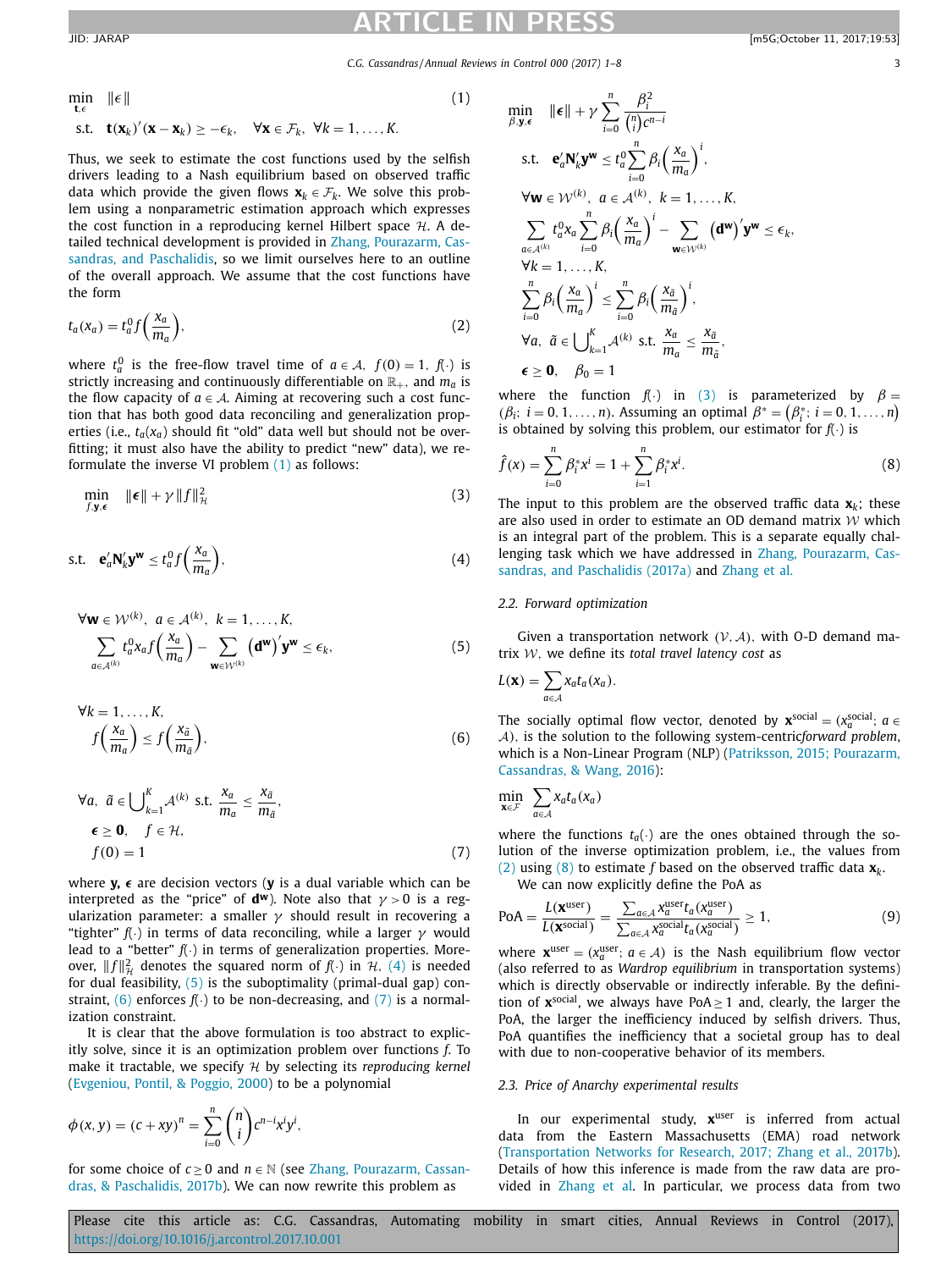<span id="page-3-0"></span>4 *C.G. Cassandras / Annual Reviews in Control 000 (2017) 1–8*



**Fig. 2.** Price of Anarchy (PoA) for a subset of the Eastern Massachusetts road network in April 2012.

datasets: (*i*) The speed dataset, made available to us by the Boston Region Metropolitan Planning Organization (MPO), includes the spatial average speeds for more than 13,000 road segments (with an average length of 0.7 miles of EMA), providing the average speed for every minute of the year 2012. For each road segment, identified with a unique *tmc* (traffic message channel) code, the dataset provides information such as speed data (instantaneous, average and free-flow speed) in miles per hour, date and time, and traveling time (in minutes) through that segment. (*ii*) The flow capacity (in vehicles per hour) dataset, also provided by the MPO, includes capacity data for more than 100,000 road segments (with an average length of 0.13 miles) in EMA.

The actual values of the PoA may be obtained by network link and time of day. In most cases, we have found the PoA to be significantly higher that 1 and, in many cases, PoA  $>$  2. An example is shown in Fig. 2 for a subset of the EMA road network over days (PM period) in April 20,102 (higher PoA values observed certain days can usually be associated with specific circumstances such as bad weather conditions or road construction; in general, they motivate closer scrutiny of the data to provide interpretations).

The implication of results such as those in Fig. 2 is that if drivers could be induced to follow paths in accordance to the social optimal flows **x**social, then congestion levels could be decreased by a factor of 2 or more. This is precisely what a CAV-based transportation system can accomplish, since routing decisions would be automatically made and implemented; at the very least, human drivers would be advised to follow a set of recommended routes evaluated to be socially optimal.

This PoA-based analysis results in a quantifiable measure of the benefits of automated urban mobility based on actual data. Obtaining results such as PoA  $>$  2 is a clear motivating force for further exploring how CAVs can be deployed in a transportation system.

#### **3. Reducing the price of anarchy through automation**

Automating mobility through the use of CAVs has the potential of achieving a social optimum by exploiting the ability to directy control the movement of vehicles and enforcing routing decisions when a CAV is assigned a particular origin-destination pair. Recall, however, that the PoA is based on a congestion metric. Going a step further, we propose an optimal control framework which combines *energy* and *congestion* as performance criteria, while also guaranteeing safety in the form of avoiding lateral and rear-end collisions. The most challenging parts of an urban setting where such a framework needs to operate flawlessly are intersections. In the intersections envisioned by this framework there are no traffic lights and there is a perpetual flow of vehicles, thus eliminating the most time-consuming and energy-intensive aspects of a traffic network, i.e., the need for vehicles to stop and restart.

One of the very early efforts in using some form of autonomous connected vehicles was proposed in [Athans](#page-6-0) (1969) and Levine and Athans (1966) where the merging problem was [formulated](#page-6-0) as a linear optimal regulator to control a single string of vehicles. The key features of an automated intelligent vehicle-highway system (IVHS) were extensively discussed in [Varaiya](#page-6-0) (1993) where a related control system architecture is also proposed. In what follows, we focus on the problem of optimally controlling CAVs crossing an urban intersection without any explicit traffic signaling so as to minimize energy consumption subject to a throughput maximization requirement and to hard safety constraints. A recent study [Tachet](#page-6-0) et al. (2016) has in fact suggested that transitioning from intersections with traffic lights to autonomous ones has the potential of doubling capacity and reducing delays, which is consistent with our own early findings. Several related research efforts have been reported in the literature proposing either *centralized* (if there is at least one task in the system that is globally decided for all vehicles by a single central controller) or *decentralized* approaches for coordinating CAVs at intersections. A centralized reservation scheme is proposed in [Dresner](#page-6-0) and Stone (2004) to control a single intersection of two roads with no turns allowed. Since then, numerous centralized approaches have been reported in the literature (e.g., de La Fortelle, 2010; Dresner & Stone, 2008; Huang, Sadek, & Zhao, 2012), to achieve safe and [efficient](#page-6-0) control of traffic through intersections. Some approaches have focused on coordinating vehicles to improve the travel time (e.g., Yan, Dridi, and El Moudni, 2009; Zhu and Ukkusuri, 2015; Zohdy, [Kamalanathsharma,](#page-7-0) and Rakha, 2012). Others, such as Lee, Park, [Malakorn,](#page-6-0) and So (2013), have considered minimizing the overlap in the position of vehicles inside the [intersection](#page-6-0) rather than arrival time. In Kim and Kumar (2014), an approach is proposed based on Model Predictive Control (MPC) that allows each vehicle to optimize its movement locally with respect to any objective of interest. Queuing theory is used in [Miculescu](#page-6-0) and Karaman (2014) to model the problem as a polling system that determines the sequence of times assigned to the vehicles on each road. In decentralized approaches, each vehicle determines its own control policy based on the information received from other vehicles on the road or from a coordinator. Two conflict resolution schemes are proposed in [Alonso](#page-6-0) et al. (2011) in which an autonomous vehicle can make a decision about the appropriate order of crossing the intersection to avoid collision with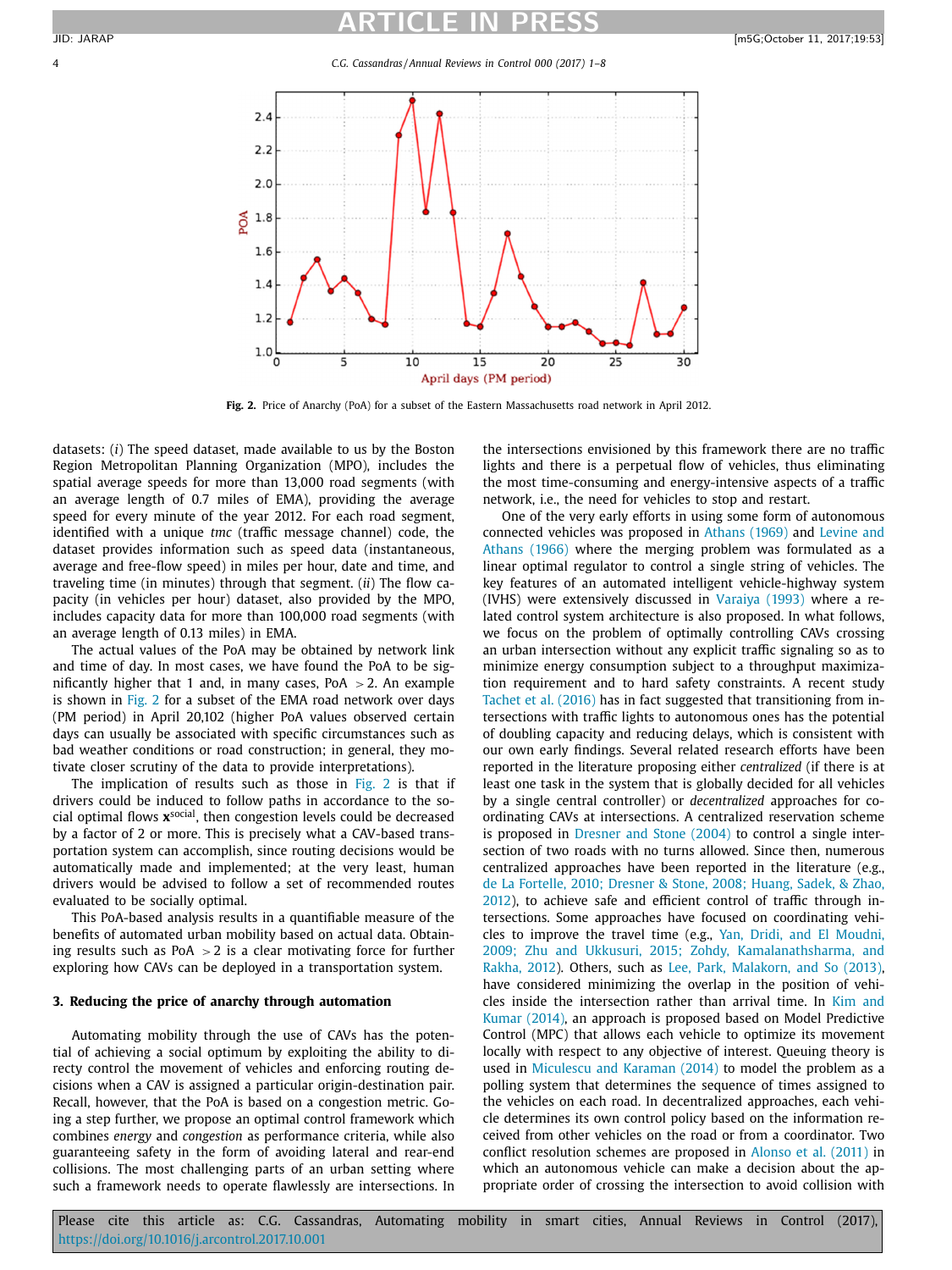

<span id="page-4-0"></span>

**Fig. 3.** Model of an intersection with CAVs.

other [manually](#page-6-0) driven vehicles, whereas in Colombo and Del Vecchio (2014) the invariant set for the control inputs that ensure lateral collision avoidance is constructed. A detailed discussion of research efforts in this area can be found in [Rios-Torres](#page-6-0) and Malikopoulos (2016).

#### *3.1. Intersection model*

Our analysis is based on a model introduced in Zhang, Malikopoulos, and [Cassandras](#page-7-0) (2016) and is provided in full detail in [Malikopoulos,](#page-6-0) Cassandras, and Zhang (2017). An intersection consists of a region at its center called *Merging Zone* (MZ) where potential lateral collision of vehicles may occur and a *Control Zone* (CZ) of length *L* within which all CAVs can communicate and coordinate their motion (see Fig. 3). Let  $N(t) \in \mathbb{N}$  be the number of CAVs inside the CZ at time  $t \in \mathbb{R}^+$  and  $\mathcal{N}(t) = \{1, \ldots, N(t)\}\)$  be a queue which designates the order in which these vehicles will be entering the MZ. Thus, letting  $t_i^m$  be the assigned time for vehicle *i* to enter the MZ, we require that  $t_i^m \geq t_{i-1}^m$  for all  $i \in \mathcal{N}(t)$ ,  $i > 1$ . The policy through which the order (schedule) is specified may be the result of a higher level optimization problem as long as the condition

$$
t_i^m \ge t_{i-1}^m, \ \forall i \in \mathcal{N}(t), \ i > 1 \tag{10}
$$

is preserved in between CAV arrival events at the CZ.

The dynamics of each CAV  $i \in \mathcal{N}(t)$  moving along a specified lane are assumed to satisfy

$$
\dot{p}_i = v_i(t), \quad p_i(t_i^0) = 0
$$
\n
$$
\dot{v}_i = u_i(t), \quad v_i(t_i^0) \text{ given}
$$
\n(11)

where  $t_i^0$  is the time when CAV *i* enters the CZ, and  $p_i(t) \in$  $P_i$ ,  $v_i(t) \in V_i$ ,  $u_i(t) \in U_i$  denote the position, speed and acceleration/deceleration (control input) of each CAV *i* inside the CZ with  $p_i(t_i^0) = 0$  (upon entering the CZ at time  $t_i^0$ ) and a given  $v_i(t_i^0) =$  $v_i^0$ . To ensure that the control input and vehicle speed are always within a given admissible range, the following constraints are imposed:

$$
u_{i,\min} \leq u_i(t) \leq u_{i,\max}, \quad \text{and}
$$
  
 
$$
0 \leq v_{\min} \leq v_i(t) \leq v_{\max}, \quad \forall t \in [t_i^0, t_i^m],
$$
 (12)

where  $u_{i,min}$ ,  $u_{i,max}$  are the minimum and maximum control inputs (maximum deceleration/acceleration) for each vehicle  $i \in \mathcal{N}(t)$ , and  $v_{\text{min}}$ ,  $v_{\text{max}}$  are the minimum and maximum speed limits respectively. For simplicity, in the sequel we set  $u_{i,min} = u_{min}$  and  $u_{i, \text{max}} = u_{\text{max}}.$ 

Depending on its physical location inside the CZ, CAV *i* − 1 ∈  $N(t)$  belongs to only one of the following four subsets of  $N(t)$ with respect to CAV *i*: (*i*)  $\mathcal{R}_i(t)$  contains all CAVs traveling on the same road as *i* and towards the same direction but on different lanes, (*ii*)  $\mathcal{L}_i(t)$  contains all CAVs traveling on the same road and lane as vehicle *i*, (*iii*)  $C_i(t)$  contains all CAVs traveling on different roads from *i* and having destinations that can cause collision at the MZ, (e.g.,  $C_6(t)$  contains CAVs 3,4,5 in Fig. 3), and (*iv*)  $\mathcal{O}_i(t)$ contains all CAVs traveling on the same road as *i* and opposite destinations that cannot, however, cause collision at the MZ.

Based on this definition, it is clear that a rear-end collision can only arise if CAV  $k \in \mathcal{L}_i(t)$  is directly ahead of *i*. Thus, to ensure the absence of any rear-end collision, we assume a predefined safe distance δ < *S* and impose the rear-end safety constraint

$$
s_i(t) = p_k(t) - p_i(t) \geq \delta, \ \forall t \in [t_i^0, t_i^f], \ \ k \in \mathcal{L}_i(t)
$$
 (13)

where  $t_i^f$  is the time that CAV  $i \in \mathcal{N}(t)$  exits the MZ. Henceforth, we reserve the symbol *k* to denote the CAV which is physically immediately ahead of *i* in the same lane. On the other hand, a lateral collision involving CAV *i* may occur only if some CAV  $j \neq i$  belongs to  $C_i(t)$ . This leads to the following definition for each CAV  $i \in \mathcal{N}(t)$ :

$$
\Gamma_i \triangleq \left\{ t \mid t \in [t_i^m, t_i^f] \right\}.
$$

Consequently, to avoid a lateral collision for any two vehicles  $i, j \in$  $N(t)$  on different roads, the following constraint should hold

$$
\Gamma_i \cap \Gamma_j = \varnothing, \qquad \forall t \in [t_i^m, t_i^f], \quad j \in \mathcal{C}_i(t). \tag{14}
$$

This constraint implies that no two CAVs from different roads which may lead to a lateral collision are allowed to be in the MZ at the same time. If the length of the MZ is too large, making this constraint overly conservative, then it can be modified appropriately.

In this modeling framework, we assume that each CAV *i* has proximity sensors and can measure local information without errors or delay and that none of the constraints (12) and (13) is active at  $t_i^0$ . We also assume that the speed of the CAVs inside the MZ is constant, i.e.,  $v_i(t) = v_i(t_i^m) = v_i(t_i^f)$ ,  $\forall t \in [t_i^m, t_i^f]$ . This implies that

$$
t_i^f = t_i^m + \frac{S}{\nu_i(t_i^m)}.\tag{15}
$$

For simplicity of notation in the remainder of the paper, we will write  $v_i(t_i^0) \equiv v_i^0$ ,  $v_i(t_i^m) \equiv v_i^m$  and  $v_i(t_i^f) \equiv v_i^f$ .

#### *3.2. Energy minimization and throughput maximization problems*

We begin by considering the controllable acceleration/deceleration *ui*(*t*) of each CAV *i* which minimizes the following cost functional:

$$
J_i(u_i(t), t_i^m, v_i^m) = \int_{t_i^0}^{t_i^m} C_i(u_i(t))dt,
$$
\n(16)

subject to : (11), (12), (13), (14),  $p_i(t_i^0) = 0$ ,  $p_i(t_i^m) = L$ , and given  $t_i^0$ ,  $v_i^0$ ,  $t_i^m$ 

where  $C_i(\cdot)$  is a monotonically increasing function of its argument. We view  $C_i(u_i(t))$  as a measure of the energy, which is a monotonically increasing function of the control input (acceleration/deceleration) consumed by CAV *i* in traveling between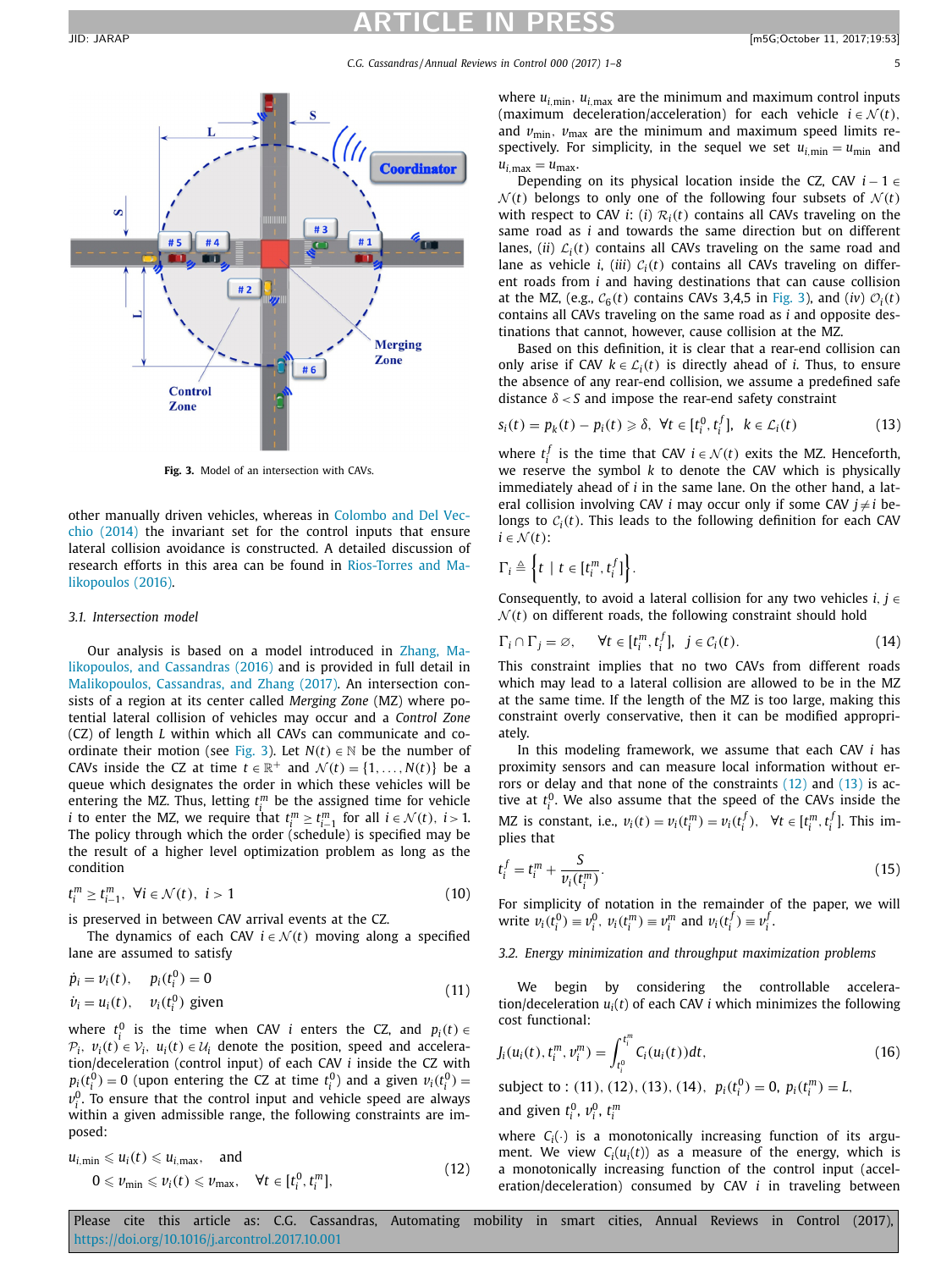<span id="page-5-0"></span> $p_i(t_i^0) = 0$  and  $p_i(t_i^m) = L$  (a special case arises when  $C_i(u_i(t)) =$  $\frac{1}{2}u_i^2(t)$ ). Thus, we minimize transient engine operation leading to direct benefits in fuel consumption and emissions. In this problem,  $t_i^0$ ,  $v_i^0$  are known upon arrival of CAV *i* at the CZ and  $t_i^m$  is also specified. Clearly, not all  $t_i^m$  can satisfy the safety constraints [\(13\)](#page-4-0) and [\(14\).](#page-4-0) Moreover, in general, a value of  $t_i^m$  that satisfies  $(13)$  and  $(14)$  may depend on other CAVs  $j \neq i$ ; therefore, it may not be possible for CAV *i* to solve [\(16\)](#page-4-0) in a *decentralized* manner, i.e., based only on local information. We address the question of specifying appropriate  $t_i^m$  for each instance of  $(16)$  in what follows.

Before proceeding, we note that the obvious unconstrained so-lution to [\(16\)](#page-4-0) is  $u_i^*(t) = 0$  for all  $t \in [t_i^0, t_i^m]$  since  $C_i(u_i(t))$  is a monotonically increasing function with respect to  $u_i(t)$ . This applies to  $i = 1$  in which case  $(13)$  and  $(14)$  are inactive, since CAV 1 is not constrained by an any prior CAV in the queue. This also implies that  $v_1^*(t) = v_i^0$  for all  $t \in [t_i^0, t_i^m]$  and  $t_1^m = L/v_i^0$ .

We now turn our attention to the problem of maximizing the traffic throughput at the intersection, in terms of minimizing the gaps between the vehicles in a given queue  $\mathcal{N}(t)$ , under the hard safety constraints [\(13\)](#page-4-0) and [\(14\).](#page-4-0) Thus, setting  $\mathbf{t}_{(2:N(t))} =$  $[t_2^m \dots t_{N(t)}^m]$ , we define the following optimization problem:

$$
\min_{\mathbf{t}_{(2:N(t))}} \sum_{i=2}^{N(t)} \left( t_i^m - t_{i-1}^m \right) = \min_{\mathbf{t}_{N(t)}} \left( t_{N(t)}^m - t_1^m \right),
$$
\nsubject to : (10), (12), (13), (14)

where  $t_1^m$  is not included since it is obtained from the solution of [\(16\)](#page-4-0) when  $i = 1$ , i.e.,  $t_1^m = L/v_i^0$ . The equivalence between the two expressions in  $(17)$  (due to the cancellation of all terms in the sum except the first and last) reflects the equivalence between minimizing the total time to process all CAVs in the queue and the average interarrival time of CAVs at the MZ.

As stated in  $(17)$ , the problem does not incorporate constraints on  $t_i^m$ ,  $i = 2, ..., N(t)$ , that are imposed by the CAV dynamics. In other words, we should write  $t_i^m = t_i^m(\mathbf{u}_{(1:i)}(t))$  where  $\mathbf{u}_{(1:i)}(t) =$  $[u_1(t; t_1^m) \dots u_i(t; t_i^m)]$  denotes the controls applied to all CAVs  $i =$ 1, ..., *N*(*t*) over [ $t_i^0$ ,  $t_i^m$ ] for any given  $t_i^0$ ,  $t_i^m$ . Let  $\mathcal{A}_i$  denote a set of feasible controls:

$$
\mathcal{A}_i \triangleq \left\{ u_i(t; t_i^m) \in \mathcal{U}_i \text{ subject to: } \right.
$$
  
(10), (11), (12), (13), (14),  $p_i(t_i^0) = 0$ ,  $p_i(t_i^m) = L$ ,  
and given  $t_i^0$ ,  $v_i^0$ ,  $t_i^m$  }. (18)

Then, we rewrite (17) as

$$
\min_{\mathbf{t}_{(2:N(t))}} \sum_{i=2}^{N(t)} \left( t_i^m(\mathbf{u}_{(1:i)}(t)) - t_{i-1}^m(\mathbf{u}_{(1:i-1)}(t)) \right)
$$
\n
$$
= \min_{\mathbf{t}_{N(t)}} \left( t_{N(t)}^m(\mathbf{u}_{(1:N(t))}(t)) - t_1^m(\mathbf{u}_{(1)}(t)) \right),
$$
\nsubject to :  $u_i(t; t_i^m) \in \mathcal{A}_i$ ,  $\forall i \in \mathcal{N}(t)$ , (10), (12), (13), (14).

The solution of (19) provides a sequence  $\{t_2^{m*}, \ldots, t_{N(t)}^{m*}\}$  which designates the MZ arrival times of all CAVs in the current queue so as to minimize the total time needed for them to clear the intersection, hence maximizing the throughput over the current *N*(*t*) CAVs. This solution may then be used in [\(16\)](#page-4-0) to specify the terminal time of each energy minimization problem. As formally shown in [Malikopoulos](#page-6-0) et al. (2017), it turns out that this solution has a simple iterative structure and depends only on the hard safety constraints  $(13)$  and  $(14)$ , as well as the state and control constraints [\(12\):](#page-4-0)

$$
t_i^{m^*} = \begin{cases} t_1^{m^*} & \text{if } i = 1\\ \max\left\{ t_{i-1}^{m^*}, t_k^{m^*} + \frac{\delta}{\nu_k^m}, t_i^c \right\} & \text{if } i - 1 \in \mathcal{R}_i(t) \cup \mathcal{O}_i(t) \\ \max\left\{ t_{i-1}^{m^*} + \frac{\delta}{\nu_{i-1}^m}, t_i^c \right\} & \text{if } i - 1 \in \mathcal{L}_i \\ \max\left\{ t_{i-1}^{m^*} + \frac{S}{\nu_{i-1}^m}, t_i^c \right\} & \text{if } i - 1 \in \mathcal{C}_i \end{cases}
$$
(20)

where  $t_i^c = t_i^1 \mathbb{1}_{\nu_i^m = \nu_{\text{max}}} + t_i^2 (1 - \mathbb{1}_{\nu_i^m = \nu_{\text{max}}})$  and

$$
t_i^1 = t_i^0 + \frac{L}{\nu_{\text{max}}} + \frac{(\nu_{\text{max}} - \nu_i^0)^2}{2u_{i,\text{max}}\nu_{\text{max}}}
$$
(21)

$$
t_i^2 = t_i^0 + \frac{[2Lu_{i,\text{max}} + (v_i^0)^2]^{1/2} - v_i^0}{u_{i,\text{max}}}
$$
(22)

It follows that  $t_i^{m^*}$  is always recursively determined from  $t_{i-1}^{m^*}$ and  $v_{i-1}^m$  and possibly  $t_k^m, v_k^m$  where  $v_{i-1}^m$  and  $v_k^m$  depend on the specific controls used when solving problem  $(19)$ . However, note that there is no guarantee that there exist feasible controls satisfying all constraints in (18) over all  $t \in [t_i^0, t_i^m]$ . In fact, it is easy to see that the safety constraint [\(13\)](#page-4-0) may not hold depending on the initial conditions  $(t_i^0, v_i^0)$  for CAV *i*. It is shown in [Malikopoulos](#page-6-0) et al. (2017), however, that there exists a nonempty feasible region  $\mathcal{F}_i \subset \mathbb{R}^2$  of initial conditions  $(t_i^0, v_i^0)$  such that  $s_i(t) \geq \delta$  for all  $t \in (t_i^0, t_i^m)$  so that all safety constraints are guaranteed to hold throughout  $[t_i^0, t_i^m]$ .

#### *3.3. Decentralized optimal control framework*

We are now in a position to return to the energy minimization problem [\(16\)](#page-4-0) with the value of  $t_i^m$  for any  $i = 1, ..., N(t)$  specified through (20) in a recursive manner. This allows us to solve these problems in a decentralized manner with the optimal control problem for each CAV *i* formulated as follows:

$$
\min_{u_i(t)} \frac{1}{2} \int_{t_i^0}^{t_i^m} u_i^2(t) \, dt \tag{23}
$$

subject to the vehicle dynamics described earlier, the speed and acceleration constraints, the lateral and rear-end safety constraints, and  $p_i(t_i^0) = 0$ ,  $p_i(t_i^m) = L$  with given  $t_i^0$ ,  $v_i^0$ . This quadratic cost functional captures the energy consumption over  $[t_i^0, t_i^m]$  so that (23) is an energy minimization problem for each CAV with the value of  $t_i^m$  selected through (20) so as to maximize the throughput of the intersection over a given queue  $\mathcal{N}(t)$  subject to the requirement  $t_i^m \geq t_{i-1}^m$ . Thus, a solution of (23), if it exists, combines energy minimization with throughput maximization while guaranteeing all safety constraints. Alternatively, a terminal cost of the form  $\frac{1}{2} [v_i^2(t_i^m) - \bar{v}_i^2]$  may be added, where  $\bar{v}_i$  is a desired terminal speed selected as a target vehicle throughput rate.

There are several questions to address regarding the optimal control problem (23), starting with the existence of feasible solutions and including the ability for each CAV to solve its own problem in a decentralized fashion and within a manageable computation time for real-time operation.

#### *3.3.1. Feasibility*

As mentioned above, it is shown in [Malikopoulos](#page-6-0) et al. (2017) that there always exist initial conditions  $(t_i^0, v_i^0)$  which guarantee a solution of (23) satisfying all safety constraints. This defines a feasibility region  $\mathcal{F}_i \subset \mathbb{R}^2$  for solving the optimal control problem (23). Enforcing such feasible initial conditions requires a "pre-control zone" within which a CAV is subject to a controller aiming to adjust its  $(t_i^0, v_i^0)$  so that  $(t_i^0, v_i^0) \in \mathcal{F}_i$ . In practice, if this becomes difficult to enforce,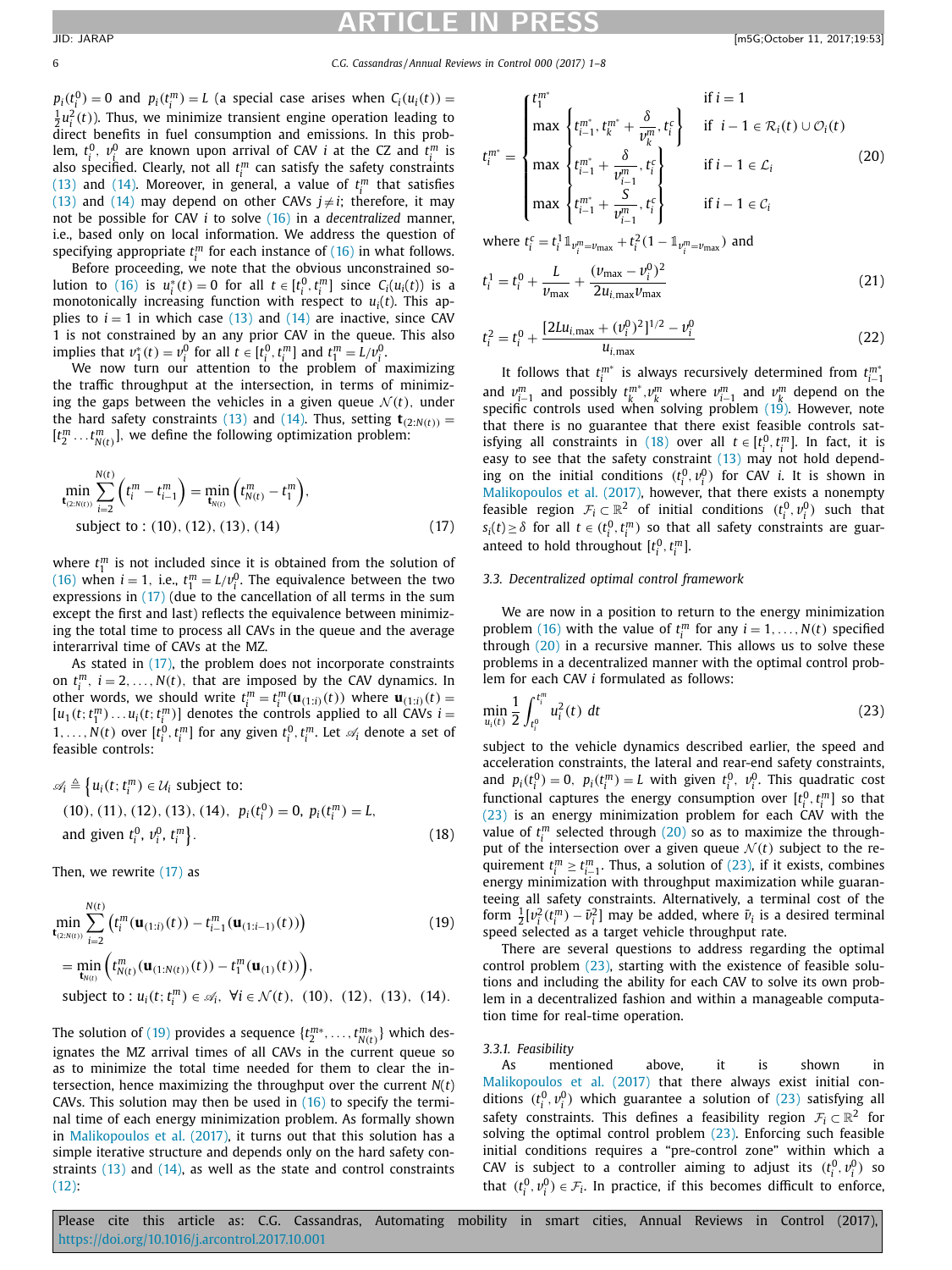<span id="page-6-0"></span>optimal control may be foregone for any CAV that fails to satisfy  $(t_i^0, v_i^0) \in \mathcal{F}_i$ . This is possible due to the decentralized nature of the problems in [\(23\).](#page-5-0)

#### *3.3.2. Computational complexity*

The complete solution of the optimal control problem  $(23)$  can be analytically derived (see Malikopoulos et al. (2017)) and leads to  $u_i^*(t) = a_i t + b_i$ ,  $v_i^*(t) = \frac{1}{2} a_i t^2 + b_i t + c_i$ , and  $p_i^*(t) = \frac{1}{6} a_i t^3 + c_i$  $\frac{1}{2}b_i t^2 + c_i t + d_i$  as long as none of the problems constraints are active. The four coefficients  $a_i$ ,  $b_i$ ,  $c_i$ ,  $d_i$  can also be explicitly evaluated as the solution of four linear algebraic equations. When the constraints are active, it is still possible to obtain exact expressions for the optimal control as detailed in Malikopoulos et al. (2017). This relatively simple solution structure requires minimal computational effort. Moreover, a new solution is required only whenever an event, such as a new CAV arrival at the CZ, takes place.

Returning to the PoA estimated as described earlier based on actual traffic data, the ability to automate the movement of vehicles allows a Smart City to at least reduce the PoA by controlling routing decisions when a CAV is assigned a particular origin-destination pair. The optimal control framework based on [\(23\)](#page-5-0) goes beyond a congestion-based PoA metric by combining energy and throughput as performance criteria, while also guaranteeing the enforcement of safety requirements at the most vulnerable component of an urban transportation network, i.e., intersections. Explicit numerical results obtained to date and included in Malikopoulos et al. (2017) show that, compared to an intersection operating under traffic light control, it is possible to reduce the average energy consumption of vehicles by about 40% while also reducing the average travel time by about 40%.

The model in [Fig.](#page-4-0) 3 can be extended to two or more intersections (see [Zhang](#page-7-0) et al., 2016) and may also include left and right turns as described in Zhang, [Malikopoulos,](#page-7-0) and Cassandras (2017). Clearly, one important aspect not included in this model is the presence of pedestrians. This needs to be accounted for as an additional traffic flow which is combined with that of vehicles and presents several additional challenges for integrating CAVs into current transportation systems.

#### **4. Towards shared automated mobility using CAVs**

We have addressed two key questions related to the path towards automated mobility in Smart Cities. First, we have quantified at least some of the potential benefits of introducing CAVs into a transportation system with the objective of justifying the technological, economic, and social transitions involved. This was accomplished through an estimation of the Price of Anarchy (PoA) measuring the gap between the performance attained by a systemcentric approach with cooperating drivers ("social" optimality) as opposed to the performance attained by the current noncooperative transportation environment. Explicit results based on traffic data from the area around the city of Boston indicate that the PoA can be significant, thus justifying the effort towards the development of CAVs. Second, with this motivation in mind, we have presented an optimal control framework developed so as to enable CAV-based automated mobility in urban settings combining both energy and congestion as the performance metrics of interest.

The proposed optimal control framework is merely a first step which has established the feasibility of a mobility automation approach while paving the way for a multitude of related questions and open research directions. Examples include: How do CAVs coexist with regular vehicles? What is the minimal fraction of CAVs within a transportation system which justifies the benefits of automated mobility? How are pedestrians accommodated if traffic lights no longer exist? What is the role of Electric Vehicles (EVs) in an automated mobility setting?

Interestingly, it has been argued that if "self-driving cars" are effective, then users who are now shying away from car ownership and who opt for public transportation will eventually gravitate back to them, ironically causing additional congestion, fuel consumption and undesirable emissions to the environment. The ultimate solution, therefore, may be *automated shared on-demand mobility*: a CAV provided to a user (or group of users) where and when he/she needs it. This encompasses a public transportation system where vehicles operate on a dynamic on demand basis rather than inefficient static predetermined schedules. The ultimate goal of such an approach is to maintain a sufficiently low total number of vehicles in the system and reap the joint sustainable benefits of automation in terms of lower congestion, lower energy consumption with less wasted fuel, and a cleaner environment.

#### **References**

- [Alonso,](http://refhub.elsevier.com/S1367-5788(17)30128-1/sbref0001) J., [Milanés,](http://refhub.elsevier.com/S1367-5788(17)30128-1/sbref0001) V., [Pérez,](http://refhub.elsevier.com/S1367-5788(17)30128-1/sbref0001) J., [Onieva,](http://refhub.elsevier.com/S1367-5788(17)30128-1/sbref0001) E., [González,](http://refhub.elsevier.com/S1367-5788(17)30128-1/sbref0001) C., [&](http://refhub.elsevier.com/S1367-5788(17)30128-1/sbref0001) de [Pedro,](http://refhub.elsevier.com/S1367-5788(17)30128-1/sbref0001) T. (2011). Autonomous vehicle control systems for safe crossroads. *[Transportation](http://refhub.elsevier.com/S1367-5788(17)30128-1/sbref0001) Research Part C: Emerging Technologies, 19*(6), 1095–1110.
- Athans, M. (1969). A unified approach to the vehicle-merging problem. *Transportation Research, 3*(1), 123–133. doi[:10.1016/0041-1647\(69\)90109-9.](https://doi.org/10.1016/0041-1647(69)90109-9)
- [Colombo,](http://refhub.elsevier.com/S1367-5788(17)30128-1/sbref0003) A., [&](http://refhub.elsevier.com/S1367-5788(17)30128-1/sbref0003) Del [Vecchio,](http://refhub.elsevier.com/S1367-5788(17)30128-1/sbref0003) D. (2014). Least restrictive supervisors for intersection collision avoidance: A Scheduling approach. *IEEE [Transactions](http://refhub.elsevier.com/S1367-5788(17)30128-1/sbref0003) on Automatic Control, Provisiona*.
- [Dafermos,](http://refhub.elsevier.com/S1367-5788(17)30128-1/sbref0004) S. C., [&](http://refhub.elsevier.com/S1367-5788(17)30128-1/sbref0004) [Sparrow,](http://refhub.elsevier.com/S1367-5788(17)30128-1/sbref0004) F. T. (1969). The traffic [assignment](http://refhub.elsevier.com/S1367-5788(17)30128-1/sbref0004) problem for a general network. *Journal of Research of the National Bureau of Standards B, 73*(2), 91–118.
- de La [Fortelle,](http://refhub.elsevier.com/S1367-5788(17)30128-1/sbref0005) A. (2010). Analysis of [reservation algorithms](http://refhub.elsevier.com/S1367-5788(17)30128-1/sbref0005) for cooperative planning at intersections. *13th International IEEE conference on intelligent transportation systems*, 445–449.
- [Dresner,](http://refhub.elsevier.com/S1367-5788(17)30128-1/sbref0006) K., [&](http://refhub.elsevier.com/S1367-5788(17)30128-1/sbref0006) [Stone,](http://refhub.elsevier.com/S1367-5788(17)30128-1/sbref0006) P. (2004). Multiagent traffic management: a [reservation-based](http://refhub.elsevier.com/S1367-5788(17)30128-1/sbref0006) intersection control mechanism. In *Proceedings of the third international joint conference on autonomous agents and multiagents systems* (pp. 530–537).
- [Dresner,](http://refhub.elsevier.com/S1367-5788(17)30128-1/sbref0007) K., [&](http://refhub.elsevier.com/S1367-5788(17)30128-1/sbref0007) [Stone,](http://refhub.elsevier.com/S1367-5788(17)30128-1/sbref0007) P. (2008). A multiagent approach to autonomous intersection [management.](http://refhub.elsevier.com/S1367-5788(17)30128-1/sbref0007) *Journal of Artificial Intelligence Research, 31*, 591–653.
- [Evgeniou,](http://refhub.elsevier.com/S1367-5788(17)30128-1/sbref0008) T., [Pontil,](http://refhub.elsevier.com/S1367-5788(17)30128-1/sbref0008) M., [&](http://refhub.elsevier.com/S1367-5788(17)30128-1/sbref0008) [Poggio,](http://refhub.elsevier.com/S1367-5788(17)30128-1/sbref0008) T. (2000). [Regularization](http://refhub.elsevier.com/S1367-5788(17)30128-1/sbref0008) networks and support vector machines. *Advances in Computational Mathematics, 13*(1), 1–50.
- Economic and Environmental of Traffic Congestion in Europe and the U.S., http:// [www.inrix.com/economic-environment-cost-congestion/,](http://www.inrix.com/economic-environment-cost-congestion/) 2015.
- Huang, S., Sadek, A. W., & Zhao, Y. (2012). Assessing the mobility and environmental benefits of reservation-Based intelligent intersections using an integrated simulator. *IEEE Transactions on Intelligent Transportation Systems, 13*(3), 1201,1214. doi[:10.1109/TITS.2012.2186442.](https://doi.org/10.1109/TITS.2012.2186442)
- Kim, K.-D., & Kumar, P. R. (2014). An MPC-based approach to provable system-Wide safety and liveness of autonomous ground traffic. *IEEE Transactions on Automatic Control, 59*(12), 3341–3356. doi[:10.1109/TAC.2014.2351911.](https://doi.org/10.1109/TAC.2014.2351911)
- [Lamnabhi-Lagarrigue,](http://refhub.elsevier.com/S1367-5788(17)30128-1/sbref0011) F., [Annaswamy,](http://refhub.elsevier.com/S1367-5788(17)30128-1/sbref0011) A., [Engell,](http://refhub.elsevier.com/S1367-5788(17)30128-1/sbref0011) S., [Isaksson,](http://refhub.elsevier.com/S1367-5788(17)30128-1/sbref0011) A., [Khargonekar,](http://refhub.elsevier.com/S1367-5788(17)30128-1/sbref0011) P., [Murray,](http://refhub.elsevier.com/S1367-5788(17)30128-1/sbref0011) R., et [al.](http://refhub.elsevier.com/S1367-5788(17)30128-1/sbref0011) (2017). Systems and control for the future of humanity, research agenda: Current and future roles, impact and grand [challenges.](http://refhub.elsevier.com/S1367-5788(17)30128-1/sbref0011) *Annual Reviews in Control, 43*, 1–64.
- [LeBlanc,](http://refhub.elsevier.com/S1367-5788(17)30128-1/sbref0012) L. J., [Morlok,](http://refhub.elsevier.com/S1367-5788(17)30128-1/sbref0012) E. K., [&](http://refhub.elsevier.com/S1367-5788(17)30128-1/sbref0012) [Pierskalla,](http://refhub.elsevier.com/S1367-5788(17)30128-1/sbref0012) W. P. (1975). An efficient approach to solving the road network equilibrium traffic assignment problem. *[Transportation](http://refhub.elsevier.com/S1367-5788(17)30128-1/sbref0012) Research, 9*(5), 309–318.
- [Lee,](http://refhub.elsevier.com/S1367-5788(17)30128-1/sbref0013) J., [Park,](http://refhub.elsevier.com/S1367-5788(17)30128-1/sbref0013) B., [Malakorn,](http://refhub.elsevier.com/S1367-5788(17)30128-1/sbref0013) K., [&](http://refhub.elsevier.com/S1367-5788(17)30128-1/sbref0013) [So,](http://refhub.elsevier.com/S1367-5788(17)30128-1/sbref0013) J. (2013). Sustainability assessments of cooperative vehicle intersection control at an urban corridor. *[Transportation](http://refhub.elsevier.com/S1367-5788(17)30128-1/sbref0013) Research Part C: Emerging Technologies, 32*, 193–206.
- Levine, W. S., & Athans, M. (1966). On the optimal error regulation of a string of moving vehicles. *IEEE Transactions on Automatic Control, 11*(3), 355–361. doi:10. [1109/TAC.1966.1098376.](https://doi.org/10.1109/TAC.1966.1098376)
- [Malikopoulos,](http://refhub.elsevier.com/S1367-5788(17)30128-1/sbref0015) A. A., [Cassandras,](http://refhub.elsevier.com/S1367-5788(17)30128-1/sbref0015) C. G., [&](http://refhub.elsevier.com/S1367-5788(17)30128-1/sbref0015) [Zhang,](http://refhub.elsevier.com/S1367-5788(17)30128-1/sbref0015) Y. (2017). A [decentralized](http://refhub.elsevier.com/S1367-5788(17)30128-1/sbref0015) energy-optimal control framework for connected automated vehicles at signal-Free intersections. *Automatica*. [Provisionally](http://refhub.elsevier.com/S1367-5788(17)30128-1/sbref0015) Accepted
- [Miculescu,](http://refhub.elsevier.com/S1367-5788(17)30128-1/sbref0016) D., [&](http://refhub.elsevier.com/S1367-5788(17)30128-1/sbref0016) [Karaman,](http://refhub.elsevier.com/S1367-5788(17)30128-1/sbref0016) S. (2014). [Polling-systems-based](http://refhub.elsevier.com/S1367-5788(17)30128-1/sbref0016) control of high-performance provably-safe autonomous intersections. *53rd IEEE conference on decision and control*.
- [Patriksson,](http://refhub.elsevier.com/S1367-5788(17)30128-1/sbref0017) M. (2015). *The traffic assignment problem: Models and methods*. Dover Books on [Mathematics.](http://refhub.elsevier.com/S1367-5788(17)30128-1/sbref0017)
- [Pourazarm,](http://refhub.elsevier.com/S1367-5788(17)30128-1/sbref0018) S., [Cassandras,](http://refhub.elsevier.com/S1367-5788(17)30128-1/sbref0018) C. G., [&](http://refhub.elsevier.com/S1367-5788(17)30128-1/sbref0018) [Wang,](http://refhub.elsevier.com/S1367-5788(17)30128-1/sbref0018) T. (2016). Optimal routing and charging of [energy-limited](http://refhub.elsevier.com/S1367-5788(17)30128-1/sbref0018) vehicles in traffic networks. *International Journal of Robust and Nonlinear Control, 26*(6), 1325–1350.
- [Rios-Torres,](http://refhub.elsevier.com/S1367-5788(17)30128-1/sbref0019) J., [&](http://refhub.elsevier.com/S1367-5788(17)30128-1/sbref0019) [Malikopoulos,](http://refhub.elsevier.com/S1367-5788(17)30128-1/sbref0019) A. A. (2016). A survey on coordination of connected and automated vehicles at intersections and merging at highway on-Ramps. *IEEE Transactions on Intelligent [Transportation](http://refhub.elsevier.com/S1367-5788(17)30128-1/sbref0019) Systems*. To [appear](http://refhub.elsevier.com/S1367-5788(17)30128-1/sbref0019)
- Shrank, D., Lomax, T., & Eisele, B. (2011). The 2011 urban mobility report. *Tech. Rep*. Texas A&M Transportation Institute https://nacto.org/docs/usdg/ [2011urbanmobilityreportschrank.pdf.](https://nacto.org/docs/usdg/2011urbanmobilityreportschrank.pdf)
- [Tachet,](http://refhub.elsevier.com/S1367-5788(17)30128-1/sbref0021) R., [Santi,](http://refhub.elsevier.com/S1367-5788(17)30128-1/sbref0021) P., [Sobolevsky,](http://refhub.elsevier.com/S1367-5788(17)30128-1/sbref0021) S., [Reyes-Castro,](http://refhub.elsevier.com/S1367-5788(17)30128-1/sbref0021) L. I., [Frazzoli,](http://refhub.elsevier.com/S1367-5788(17)30128-1/sbref0021) E., [Helbing,](http://refhub.elsevier.com/S1367-5788(17)30128-1/sbref0021) D., et [al.](http://refhub.elsevier.com/S1367-5788(17)30128-1/sbref0021) (2016). Revisiting street [intersections](http://refhub.elsevier.com/S1367-5788(17)30128-1/sbref0021) using slot-based systems. *PLOS ONE, 11*(3).
- Transportation Networks for Research. (2017). [https://github.com/bstabler/](https://github.com/bstabler/TransportationNetworks) TransportationNetworks.